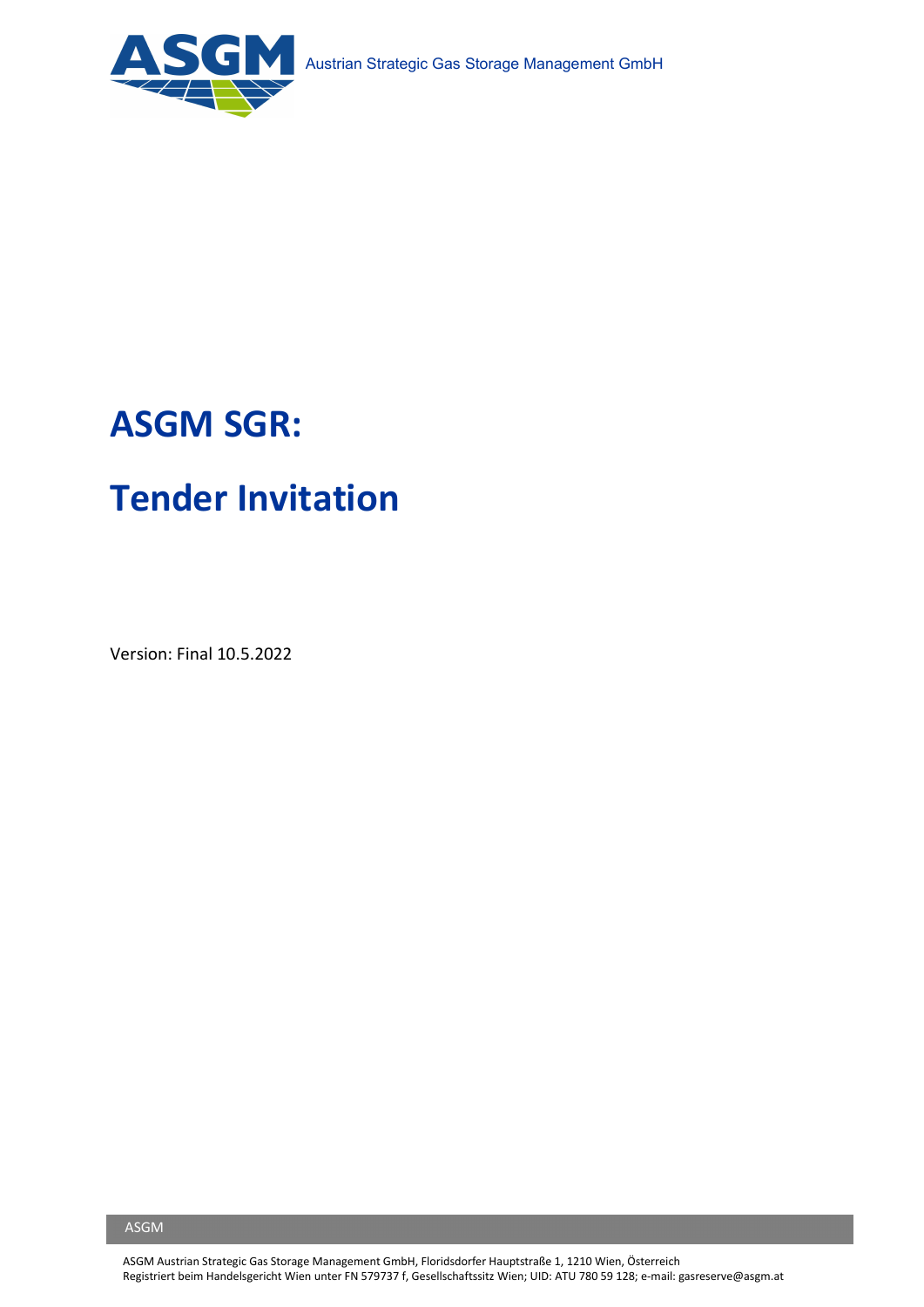#### Preamble

In response to ongoing discussions regarding security of supply of gas deliveries to Europe and the resulting threat to Austria's supply situation, a strategic gas reserve (SGR) was introduced by  $law<sup>1</sup>$ .

The distribution area manager AGGM AG is assigned to procure, manage and, if necessary, release the SGR. Specifically, these tasks are to be fulfilled by Austrian Strategic Gas Storage Management GmbH (ASGM), a 100% subsidiary of AGGM AG. The costs of ASGM associated with the fulfillment of the tasks pursuant to §§ 18a to 18c GWG 2011 "shall be covered from federal funds".

ASGM hereby invites all interested parties to participate in this tender procedure for the SGR procurement.

| No.            | Category                                           | <b>Information</b>                                                                                                                                                                                 |  |
|----------------|----------------------------------------------------|----------------------------------------------------------------------------------------------------------------------------------------------------------------------------------------------------|--|
| $\mathbf{1}$ . | Products requested:                                | Product 1: Gas in Storage<br>٠                                                                                                                                                                     |  |
|                |                                                    | Product 2: Storage Capacity<br>$\bullet$                                                                                                                                                           |  |
|                |                                                    | Product 3: Commodity Baseload<br>$\bullet$                                                                                                                                                         |  |
| 2.             | Contracting party:                                 | ASGM Austrian Strategic Gas Storage Management GmbH<br>For detailed information see separate data sheet under<br>https://aggm.at/en/network-information/strategic-gas-<br>reserve/tender-documents |  |
| 3.             | Start of registration period:                      | 10.5.2022 14:00                                                                                                                                                                                    |  |
| 4.             | End of registration period:                        | 16.5.2022 18:00                                                                                                                                                                                    |  |
| 5.             | Start of bidding period:                           | 16.5.2022 10:00                                                                                                                                                                                    |  |
| 6.             | End of bidding period:                             | 23.5.2022 12:00                                                                                                                                                                                    |  |
| 7.             | <b>Bid Validity Period:</b>                        | 24.5.2022 12:00                                                                                                                                                                                    |  |
| 8.             | <b>Confirmation of Acceptance:</b>                 | until 24.5.2022 12:00                                                                                                                                                                              |  |
| 9.             | Contact for clarification requests:                | gasreserve@asgm.at                                                                                                                                                                                 |  |
| 10.            | Link to tender platform incl. tender<br>documents: | https://www.gashub.at/asgmgasreserve                                                                                                                                                               |  |
| 11.            | Link to tender documents:                          | https://aggm.at/en/network-information/strategic-gas-<br>reserve/tender-documents                                                                                                                  |  |

### 1 Key Data

Further information:

- Bidders will not be reimbursed for any expenses incurred in context of the tender procedure.
- ASGM reserves the right to publish successful bidders without price and quantity details after the award of contract.
- ASGM reserves the right to award the contract only to reasonably priced bids bids with unusually low or unusually high prices may be rejected.

 $1$  Austrian federal law (BGBl. I Nr. 38/2022 from 8.4.2022) amending the Natural Gas Act 2011 (GWG 2011)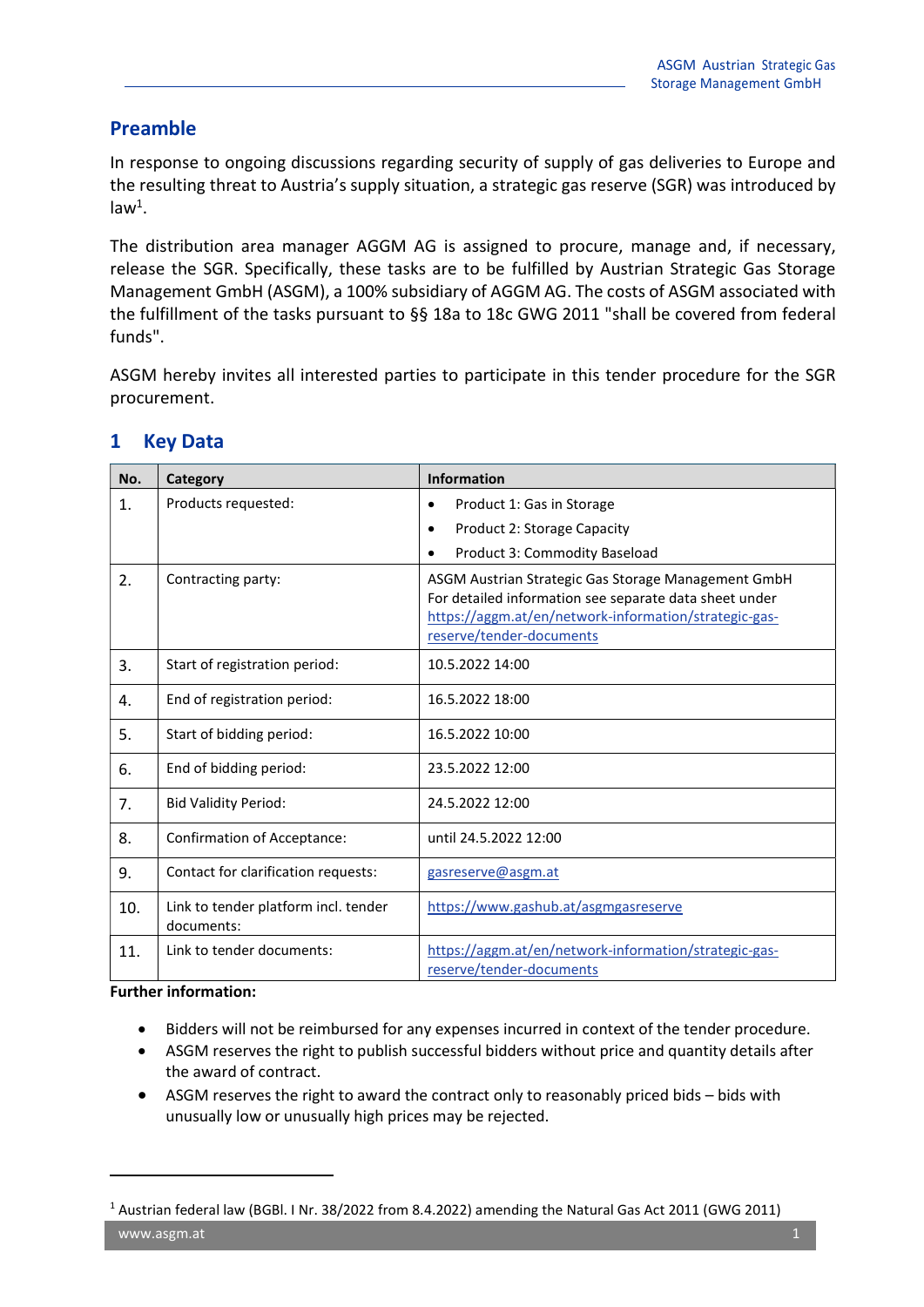### 2 Bid Selection

- As soon as the Bidding Period has ended, ASGM will receive from its Bidding Platform provider the list of all bids submitted by Bidders. This list does not contain any information about the Bidders associated with the respective bid reference number.
- Following a pre-check where unusually low or unusually high priced bids may be eliminated, ASGM will use this list to determine the optimal cost combination of bids (integrated optimisation of all products: gas in storage, storage capacity and commodity) for covering the SGR needs.
- Only after the successful bids have been determined, ASGM will receive the master list of all bids – containing the information about Bidders – to inform the successful Bidders about ASGM's bid acceptance as mentioned in Section 7 of the GTC SGR.
- The bid selection procedure will be supervised by an independent accounting company.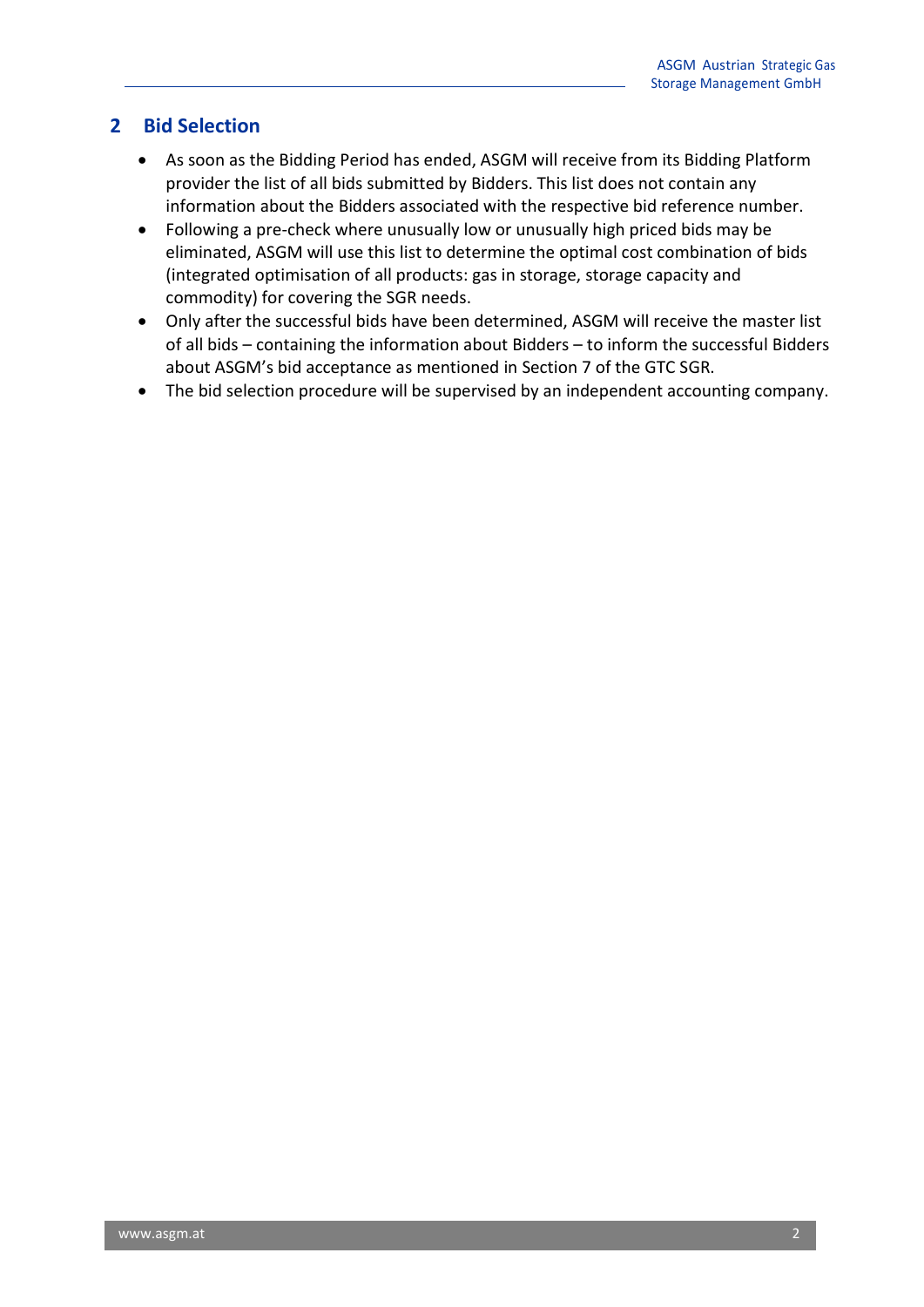## 3 Requirement for Product 1 (Gas in Storage)

| <b>Contractual period</b><br>(referring to gas<br>days) | Rest of current storage year RSY22/23 from Transfer Date (1.11.2022 - 31.3.2023)<br>with transfer of ownership until 1.11.2022, 06:00 |                             |                          |                                             |                     |
|---------------------------------------------------------|---------------------------------------------------------------------------------------------------------------------------------------|-----------------------------|--------------------------|---------------------------------------------|---------------------|
| <b>Bundle properties</b><br>("ASGM-bundle")             | WGV: 100 GWh<br><b>COL</b><br>"90/90" (max. 90 days for injection/withdrawal, required nominal rates see below)<br><b>COL</b>         |                             |                          |                                             |                     |
| <b>Pricing</b>                                          | Fixed price in EUR/bundle for the respective contractual period                                                                       |                             |                          |                                             |                     |
| <b>Product Variant</b>                                  | <b>Storage location</b>                                                                                                               | <b>Rights for injection</b> | <b>Nominal injection</b> | <b>Required lots</b>                        |                     |
|                                                         |                                                                                                                                       | from and                    | rate / withdrawal        | (bundles)                                   |                     |
|                                                         |                                                                                                                                       | withdrawal to               | rate [MWh/h]             |                                             |                     |
| P1-OGSA                                                 | storage pool OGSA                                                                                                                     | <b>MA East</b>              | 47,0 / 51,0              | MA East:<br>max. 116<br>(i.e. 11,6)<br>TWh) |                     |
| <b>P1-RAGES</b>                                         | storage pool RAG ES                                                                                                                   | <b>MA East</b>              | 52,0/52,0                |                                             |                     |
| P1-7FRAGES-AT                                           | 7 Fields RAG ES                                                                                                                       | <b>MA East</b>              | 59,0/59,0                |                                             |                     |
| P1-7FUES-AT                                             | 7 Fields UES                                                                                                                          | <b>MA East</b>              | 59.407 / 59.407          |                                             |                     |
| P1-7FRAGES-DE/AT                                        | 7 Fields RAG ES                                                                                                                       | MA THE and MA<br>East       | 59,0/59,0                |                                             | <b>MA</b><br>Tyrol/ |
| P1-7FUES-DE/AT                                          | 7 Fields UES                                                                                                                          | MA THE and MA<br>East       | 59,407 / 59,407          |                                             | Vbg.:<br>max. 10    |
| P1-7FUES-DE                                             | 7 Fields UES                                                                                                                          | <b>MA THE</b>               | 59,407 / 59,407          |                                             | (i.e.               |
| P1-7FRAGES-DE                                           | 7 Fields RAG ES                                                                                                                       | <b>MATHE</b>                | 59,0/59,0                |                                             | 1 TWh)              |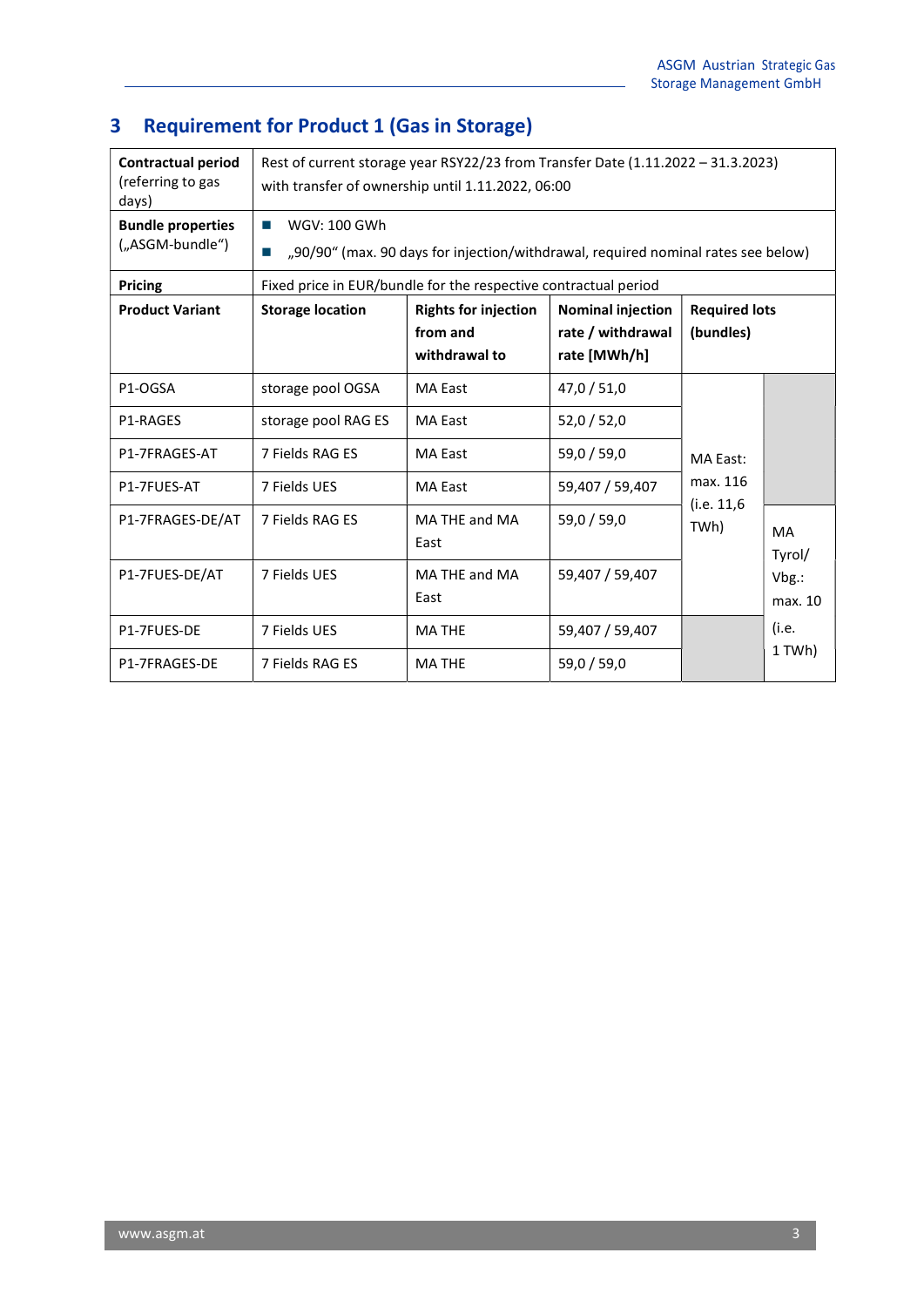## 4 Requirement for Product 2 (Storage Capacity)

| <b>Contractual period</b><br>(referring to gas<br>days) | Rest of current storage year RSY22/23<br>$\bullet$<br>$(1.6.2022 - 31.3.2023)$<br>Storage year SY23/24 (1.4.2023 - 31.3.2024)<br>$\bullet$<br>Storage year SY24/25 (1.4.2024 - 31.3.2025)<br>$\bullet$ |                             |                          |                                      |                  |
|---------------------------------------------------------|--------------------------------------------------------------------------------------------------------------------------------------------------------------------------------------------------------|-----------------------------|--------------------------|--------------------------------------|------------------|
| <b>Bundle properties</b><br>("ASGM-bundle")             | WGV: 100 GWh<br>$\bullet$                                                                                                                                                                              |                             |                          |                                      |                  |
|                                                         | "90/90" (max. 90 days for injection/withdrawal, required nominal rates see below)                                                                                                                      |                             |                          |                                      |                  |
| <b>Pricing</b>                                          | Fixed price in EUR/bundle for the respective contractual period                                                                                                                                        |                             |                          |                                      |                  |
| <b>Product Variant</b>                                  | <b>Storage location</b>                                                                                                                                                                                | <b>Rights for injection</b> | <b>Nominal injection</b> | <b>Required lots</b>                 |                  |
|                                                         |                                                                                                                                                                                                        | from and                    | rate / withdrawal        | (bundles)                            |                  |
|                                                         |                                                                                                                                                                                                        | withdrawal to               | rate [MWh/h]             |                                      |                  |
| P2-OGSA                                                 | storage pool OGSA                                                                                                                                                                                      | <b>MA East</b>              | 47,0 / 51,0              | MA East:<br>max. 116<br>(i.e. 11, 6) |                  |
| P2-RAGES                                                | storage pool RAG ES                                                                                                                                                                                    | <b>MA East</b>              | 52,0 / 52,0              |                                      |                  |
| P2-7FRAGES-AT                                           | 7 Fields RAG ES                                                                                                                                                                                        | <b>MA East</b>              | 59,0/59,0                |                                      |                  |
| P2-7FUES-AT                                             | 7 Fields UES                                                                                                                                                                                           | <b>MA East</b>              | 59,407 / 59,407          |                                      |                  |
| P2-7FRAGES-DE/AT                                        | 7 Fields RAG ES                                                                                                                                                                                        | MA THE and MA<br>East       | 59,0 / 59,0              | TWh)                                 | MA<br>Tyrol/     |
| P2-7FUES-DE/AT                                          | 7 Fields UES                                                                                                                                                                                           | MA THE and MA<br>East       | 59,407 / 59,407          |                                      | Vbg.:<br>max. 10 |
| P2-7FUES-DE                                             | 7 Fields UES                                                                                                                                                                                           | <b>MATHE</b>                | 59,407 / 59,407          |                                      | (i.e.            |
| P2-7FRAGES-DE                                           | 7 Fields RAG ES                                                                                                                                                                                        | <b>MATHE</b>                | 59,0 / 59,0              |                                      | 1 TWh)           |